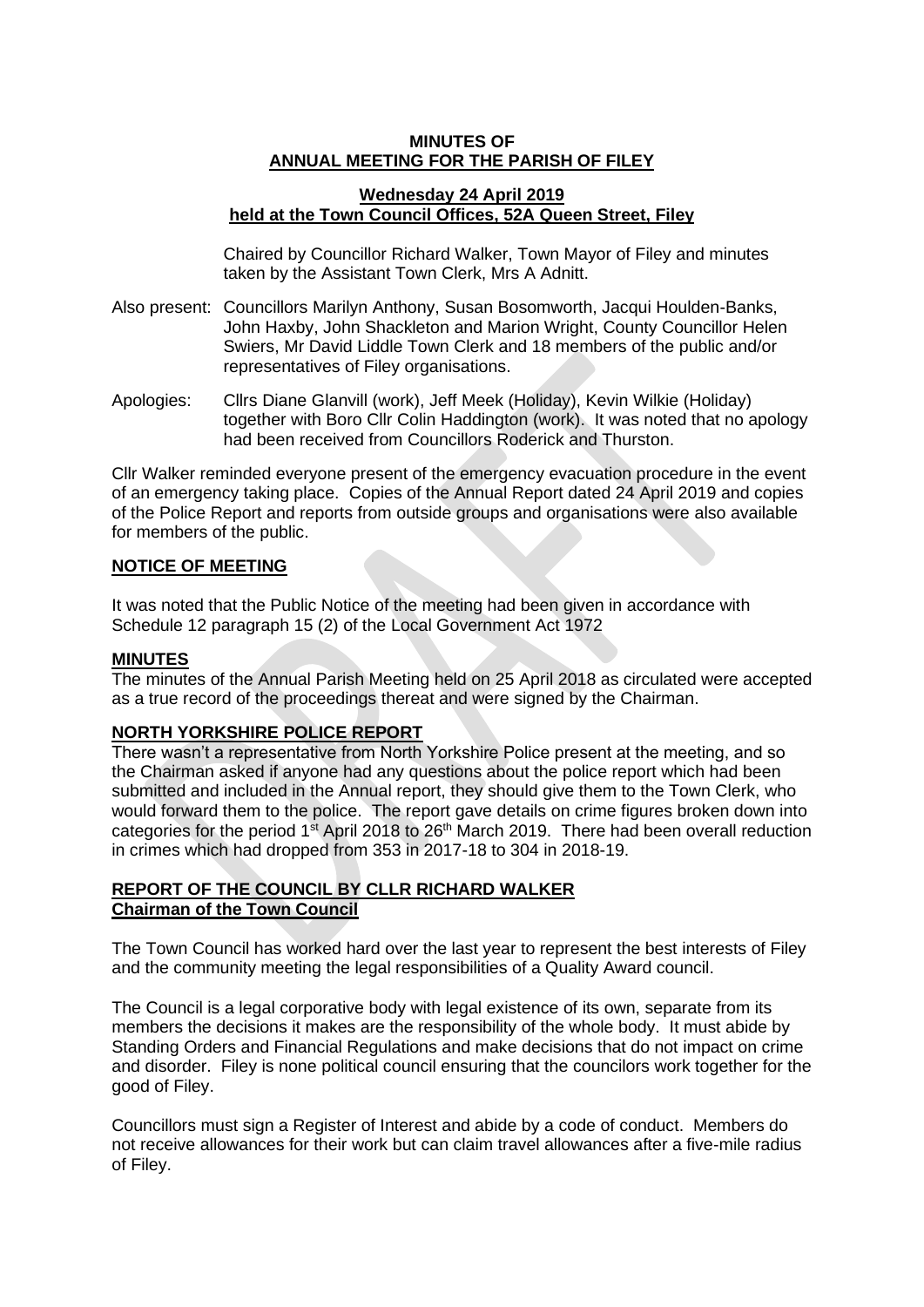In addition to Full Council meetings held on the second Wednesday of each month members also sit on seven committees; Finance, Property, Planning, Staffing, Strategic Planning, Events and Lighting and Town Map and Guide.

Councillors also are council representatives on many outside groups and working parties.

The local Police attend full council meetings giving monthly crime figures for the town of Filey, we commend the team of officers in Filey for their excellent work.

Residents of Filey are very welcome to attend any of the meetings we hold there is a public question time of 15 minutes in which the public can ask questions on anything on the agenda.

## **Town Clerk**

Unfortunately, our clerk Tom Clay left us for pastures new resulting in Filey Town Council having to replace him. Our new clerk is David Liddle who is doing a sterling job.

## **Local Awards**

Filey was awarded the best beach in Britain.

## **Yorkshire Day 2017**

Once again, Yorkshire Day was celebrated in Filey. The Town Council working in partnership with other groups made the day unforgettable. The Deputy Mayor Cllr Sue Bosomworth and her Consort officiated on Yorkshire Day along with David Bull our Town Crier.

# **Coble Landing Fish-tive Tree**

In 2018 a group of fishermen led by Mr. Rex Harrison on the Coble landing did a remarkable job erecting a Christmas tree made up of lobster pots representing the fishing industry.

#### **Filey in Bloom**

I would like to wish the Filey in Bloom team for all the hard work they put in over the last year resulting in a gold award from Britain in Bloom.

# **Things to look forward to in 2019-2020**

The Music Festival, The Track rod Rally and Yorkshire Day.

#### **Thank You**

I would like to thank several people for the sterling work they do for Filey, Mr. David Bull our Town Crier, David you do an excellent job promoting the town and looking after the Bandstand concerts throughout the summer.

The litter pickers keeping the town clean of rubbish, our gardeners attending to the flower beds, Filey in Bloom led by Cllr Marion Wright, the Sea Cadets officiating at the War Memorial and providing a Guard of Honour at the civic functions.

I would also like to thank the Deputy Town Mayor, Cllr Sue Bosomworth and her Consort for standing in for me when I was attending other functions. I would like to thank my Town Councillors for their continued work, in and out of the Council Chamber.

Finally, I would like to thank my wife and Mayoress, Mrs Jacqui Walker, for her continued support throughout my mayoral year.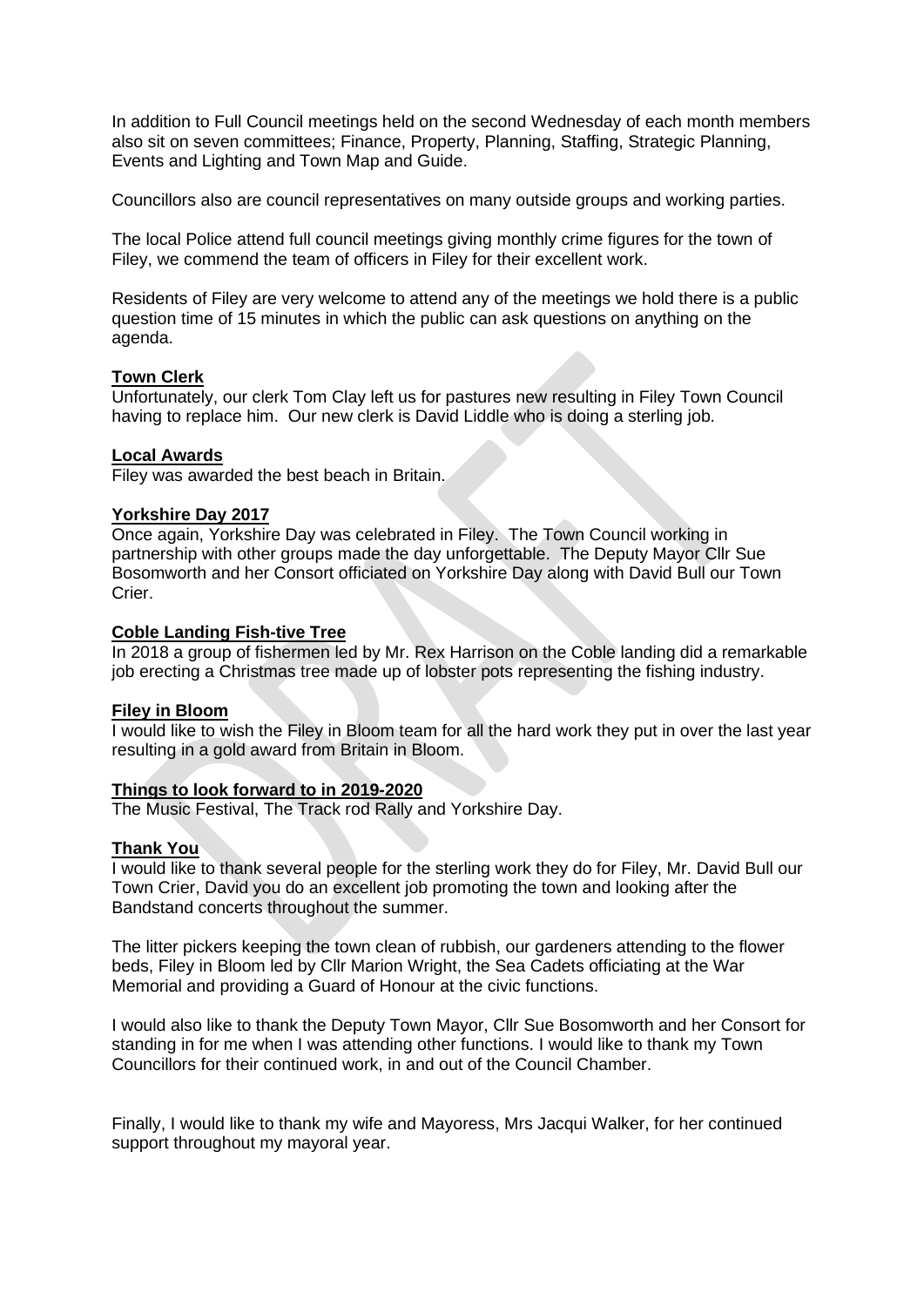

Filey Town Mayor Councillor Richard Walker

# **REPORT OF THE TOWN COUNCIL'S FINANCE & GENERAL PURPOSES COMMITTEE 2018/2019 BY COUNCILLOR JOHN SHACKLETON (Chairman)**

The Finance & General Purposes committee have reviewed all budget headings, to make efficiency savings wherever possible to address the shortfall in bank interest rates. Over the current year the committee reviewed the effectiveness of internal controls and are confident that the correct mechanisms are in place to regularly check and monitor the financial management of the Council.

Council investments are monitored on a regular basis by both committee and the Councils independent financial advisor. All investments are covered by the Governments guarantee scheme up to the level of £85.000. The Councils Annual Investment Strategy of: 1) Security 2) Liquidity 3) Yield, in that order, remains in place for all present and future investments.

These along with other measures, enable the Council to remain in a strong position to manage current financial pressures.

9 local groups will benefit from the Council's grant scheme amounting to £3,800.

| <b>NAME</b>                    | <b>PROJECT</b>                                  | <b>AWARDED</b> |
|--------------------------------|-------------------------------------------------|----------------|
| <b>Filey Bay Initiative</b>    | <b>Production of Leaflet</b>                    | £300.00        |
| Filey Brigg Angling<br>Society | Sponsorship of Filey Town Cup                   | £100.00        |
| <b>Filey Cricket Club.</b>     | Equipment for under 11's cricket team           | £800.00        |
| <b>Filey Folk Festival</b>     | Sponsorship of the 3-day event                  | £400.00        |
| Filey in Bloom                 | Enhancement to planting area, Filey entry signs | £500.00        |
| <b>Filey Flower Club</b>       | <b>Newsletters and Posters</b>                  | £150.00        |
| <b>Filey Lions</b>             | <b>Community Bonfire</b>                        | £750.00        |
| Parish Centre, St. Johns       | Refurbishment of the Parish Hall                | £400.00        |
| <b>Steampunk Festival</b>      | Sponsorship of the Festival                     | £400.00        |

In 2018/19 we have a slight overspend due to

- a. Staffing: Overlapping and extra training expenses after the appointment of a new clerk.
- b. Queen Street Garden expenditure

The overspend has been countered by an increase in income from burials and commemorative seating.

At the time of writing this report income was projected at £225,641,.89 with expenditure of £226,385.47.

In the 2019/20 draft budget the precept requirement was set at £178,000, members agreed that this was unacceptable, so further cuts were being made bringing down the precept to preferable level. For a second time we see a significant increase in the staffing budget, this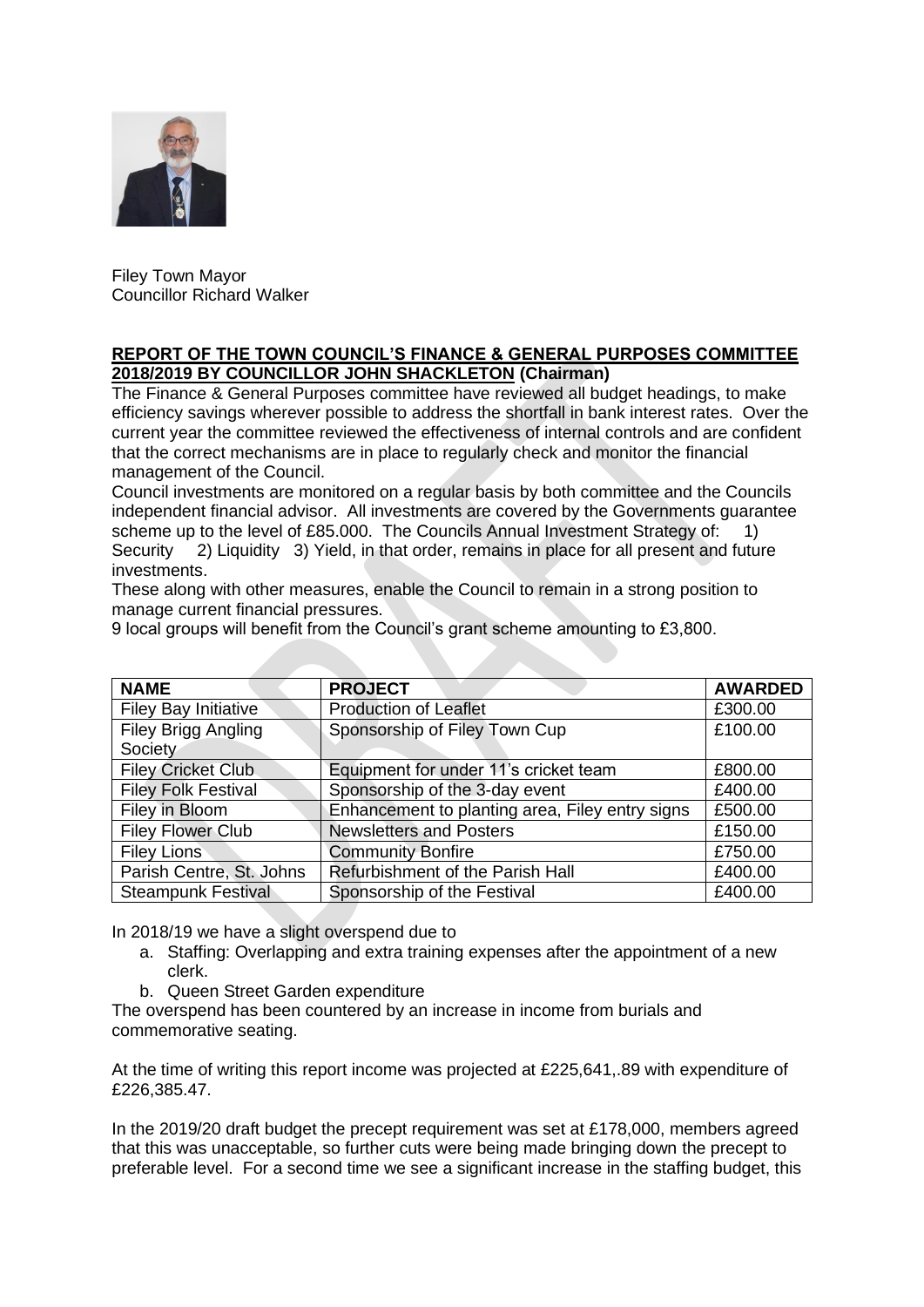is owing to, the employment of a replacement staff member, training costs and pension contributions. Members of the Council also agreed to employ a part time dog warden at a cost of £16,000 pa. Both these subjects having an impact on the budget and precept requirement.

The above were considered when the F&GP committee met to set the precept for 2019/20. For the town council to maintain its level of service the precept requirement was set at £158,000 and increase of 9.6% that equates to a band D property paying £52.65pa an increase of £4.68.

| Capital Spend 2019/20                         |            |                                      |  |  |
|-----------------------------------------------|------------|--------------------------------------|--|--|
| Section A - Short term project funded in year |            |                                      |  |  |
| <b>IT Upgrade</b>                             | £1,500     | Upgrade to office network            |  |  |
| Repair of Council Chamber Chairs/Tables       | £1,000     | <b>Update Room Boards</b>            |  |  |
| Neighbourhood Plan                            | £1,500     | Initial Spend on Town Plan if any    |  |  |
|                                               |            | consultation is required             |  |  |
| <b>Office Repairs and Improvements</b>        | £2,500     | <b>General Repairs</b>               |  |  |
| <b>Track Rod Rally</b>                        | £2,500     | <b>Request for Funding</b>           |  |  |
| Section B - Projects funded from Reserves     |            |                                      |  |  |
| <b>Sports Provision (EBOR)</b>                | £65,000    | New sports facility at Ebor          |  |  |
|                                               |            | Academy                              |  |  |
| <b>Flood Alleviation</b>                      | £20,000    | Work planned to commence in          |  |  |
|                                               |            | 2019                                 |  |  |
| <b>Election Reserve</b>                       | £10,000    | Possibility of holding a bi-election |  |  |
| Ravine Skate Park                             | £28,000    | Contribution to the Project          |  |  |
| Lawns Cemetery Railings                       | £15,000    | New railings                         |  |  |
| <b>Queen Street Gardens</b>                   | £40,000    | Estimated sum for the most           |  |  |
|                                               |            | minor of work                        |  |  |
| <b>Council Office Windows</b>                 | £10,000    | New windows to the front of the      |  |  |
|                                               |            | building                             |  |  |
| <b>IT Upgrade</b>                             | £15,000    | New hardware for councilors,         |  |  |
|                                               |            | savings to be made on paper and      |  |  |
|                                               |            | printing                             |  |  |
| Coble Replica                                 | £19,000    | Replica metal coble on Coble         |  |  |
|                                               |            | Landing                              |  |  |
| <b>SECTION A TOTAL</b>                        | 9,000<br>£ |                                      |  |  |
| <b>SECTION B TOTAL</b>                        | £ 222,000  |                                      |  |  |
| <b>TOTAL</b>                                  | £231,000   |                                      |  |  |

My year as Chairman of this Committee comes to an end in May 2019, I would like to thank the present members of the Finance and General Purposes Committee, the admin team, the council's internal auditor Mr. David Latham and the RFO for their work throughout the past financial year.

Copies of the last fully audited accounts for the financial year ending  $31<sup>st</sup>$  March 2018 are available in the annual report or from the council offices. The accounts for the year ending 31<sup>st</sup> March 2019 will be made available for inspection by members of the public prior to the external audit; this date has been set by the external auditors from between 17 June 2019 to 26 July 2019.

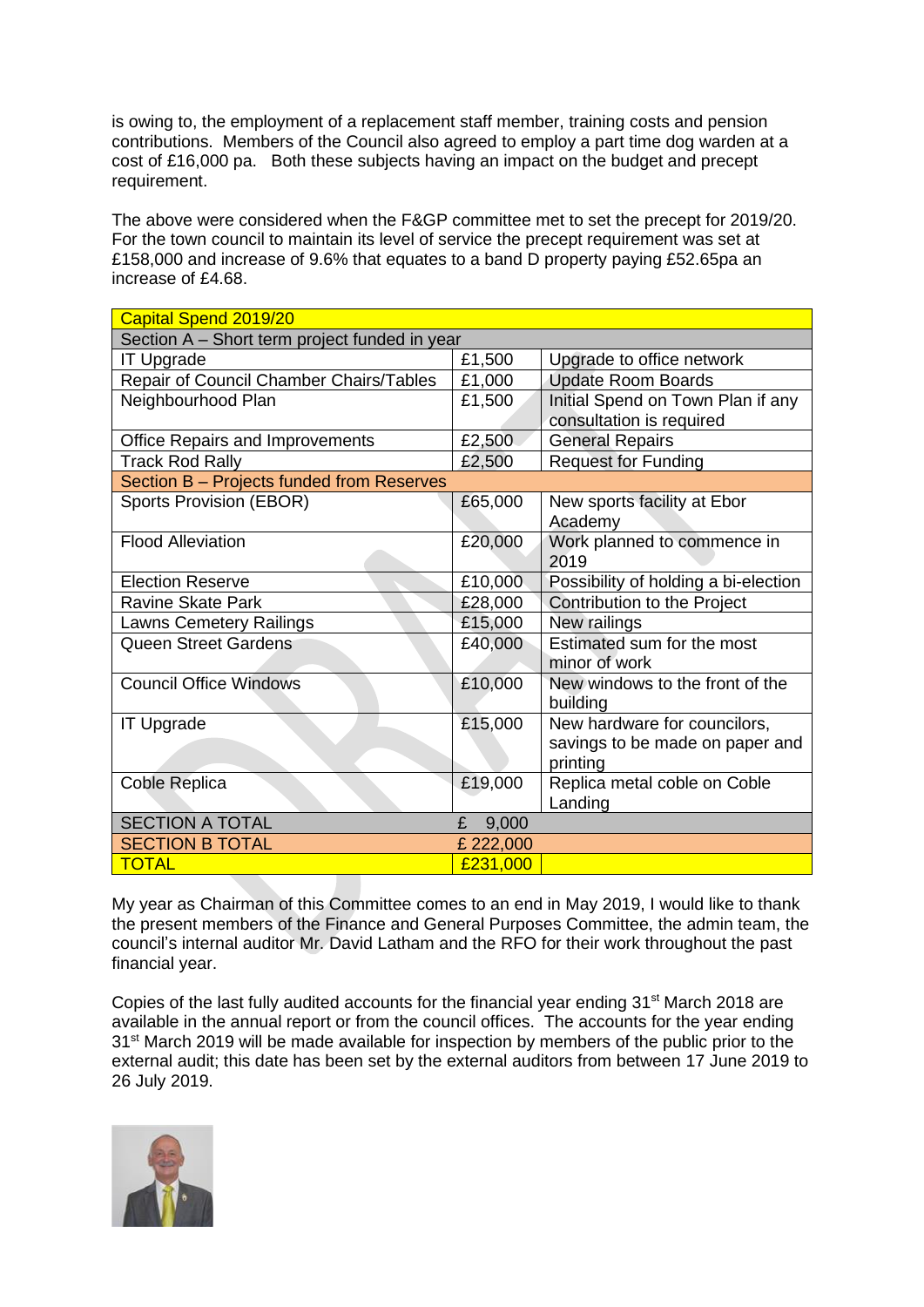## **Councillor John Shackleton**

Chairman, Finance & General Purposes Committee.

# **REPORT OF PLANNING COMMITTEE**

#### **2017-2018 BY COUNCILLOR KEVIN WILKIE (Chairman)**

Filey Town Council is a consultee on planning applications and makes comments and recommendations only on planning applications to Scarborough Borough Council.

It is Scarborough Borough Council who make the final decision on all planning matters. Therefore, if any members of our community wish to comment on planning applications affecting Filey we would encourage you to do so, Filey Town Council are but one voice so any support from residents would be welcomed.

The Planning Committee is made up of 6 Councillors and meetings are held on average twice a month. The details of all meetings are published on the Filey Town Council website and are held at the Council Offices Queen Street Filey and are open to members of the public to attend and have an opportunity to comment on any planning applications on the agenda.

The Town Council receives the documentation on planning applications electronically from Scarborough Borough Council now rather in the past having copies of the drawings sent to us. We are now able to view all documents with our new projector and large screen which makes it a lot easier for all members to see the proposals.

We are able to represent Filey Town Council at the Borough Council's planning meetings at the Town Hall Scarborough, being allowed three minutes to speak on any planning applications relating to the Filey Parish that are on the agenda. Ward Councillors are also allowed to speak however they do not have any restrictions on time.

The Planning Committee have to consider planning applications on planning law, however we recognise that there is a balance to be found between planning law and the real concerns from the local people and councillors about what we want to see in our town. We are very aware about the amounts of food and drink outlets springing up in Filey have brought this to the attention of Scarborough Planning however there is no mechanism to refuse due to the quantity of the same type of premises. Filey Town Council encourages all new businesses to the town however we would like to see a more varied mix of shops available to local community and visitors.

We have had a broad range of planning applications over the past year including extensions, conservatories, and replacement windows, planning applications in the conservation area and changes of use on various premises in the town, alongside this we also have continued to be involved in discussions on the long awaited Flood Alleviation Scheme. One of the main applications Filey Town Council planning committee have had to consider was the proposed development on land at Church Cliff Drive for McCarthy and Stone. We went to speak against the proposal at the Scarborough Planning Meeting to support local residents who also got the chance to speak. Unfortunately, even though Filey Town Council, residents and our Ward Councillors Cllr Cockerill and Cllr Cross also spoke against the application it was passed by the Scarborough Borough Council Planning Committee.

Filey Town Council monitors any planning decisions and refers any breaches of planning applications that have been approved with conditions and report these to the planning Department at Scarborough Council. We then have to rely on the enforcement officer to deal with these issues.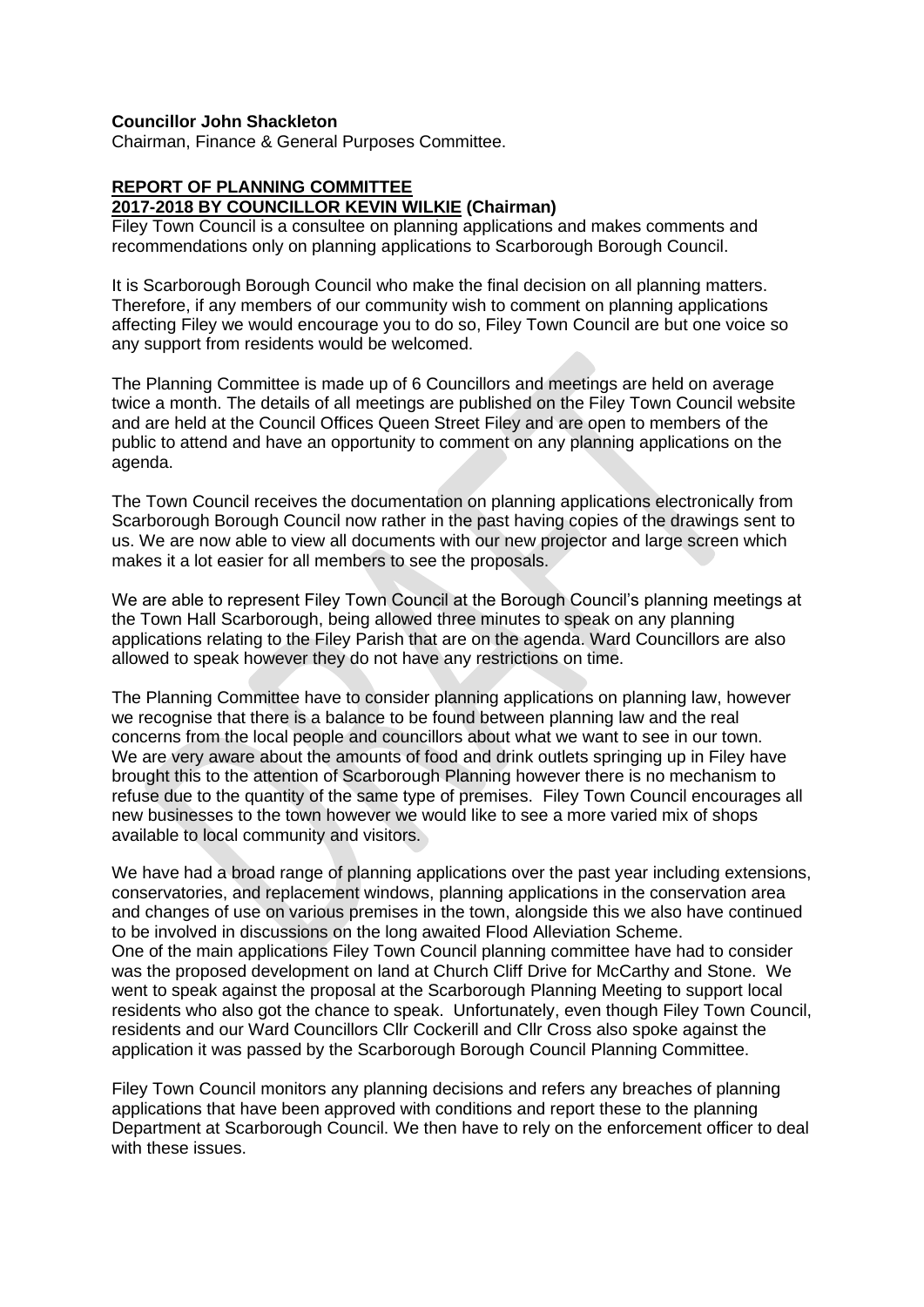All applications and comments are available to view on Scarborough Borough Council's website at

<http://planning.scarborough.gov.uk/online-applications/>

They are also available at The Town Council Offices in Queen Street for members of the public to view. Our staff will answer any questions to the best of their ability or direct you to the relevant Officer at the Planning Department of the Borough Council that is dealing with the application for clarification.



**Cllr Kevin Wilkie** Chairman Planning Committee

# **REPORT OF THE STRATEGIC PLANNING COMMITTEE 2017–2018 BY COUNCILLOR RICHARD WALKER (Chairman)**

The overall aim of this Committee is: -

To provide effective, efficient and professional management of the Council, in order that it may provide a high standard of quality services to the community. Objectives are to improve the quality of communications, share good practice and ensure consistency by the Council.

Our aims are: -

- To update the existing Town Plan, providing a document on which to build the strategy for the Council going forward.
- Update Councillor IT hardware to improve efficiency of communication and ease and flexibility of use.
- Install a website that both informs the residents of Filey in an effective and efficient way being also simple to maintain.
- To improve the decision-making process and inclusiveness of Councillors the committee has developed a potential revised Committee Structure.

I would like to thank the Committee for their continued support and attendance of meetings.



**Councillor Richard Walker** Chairman Strategic Planning Committee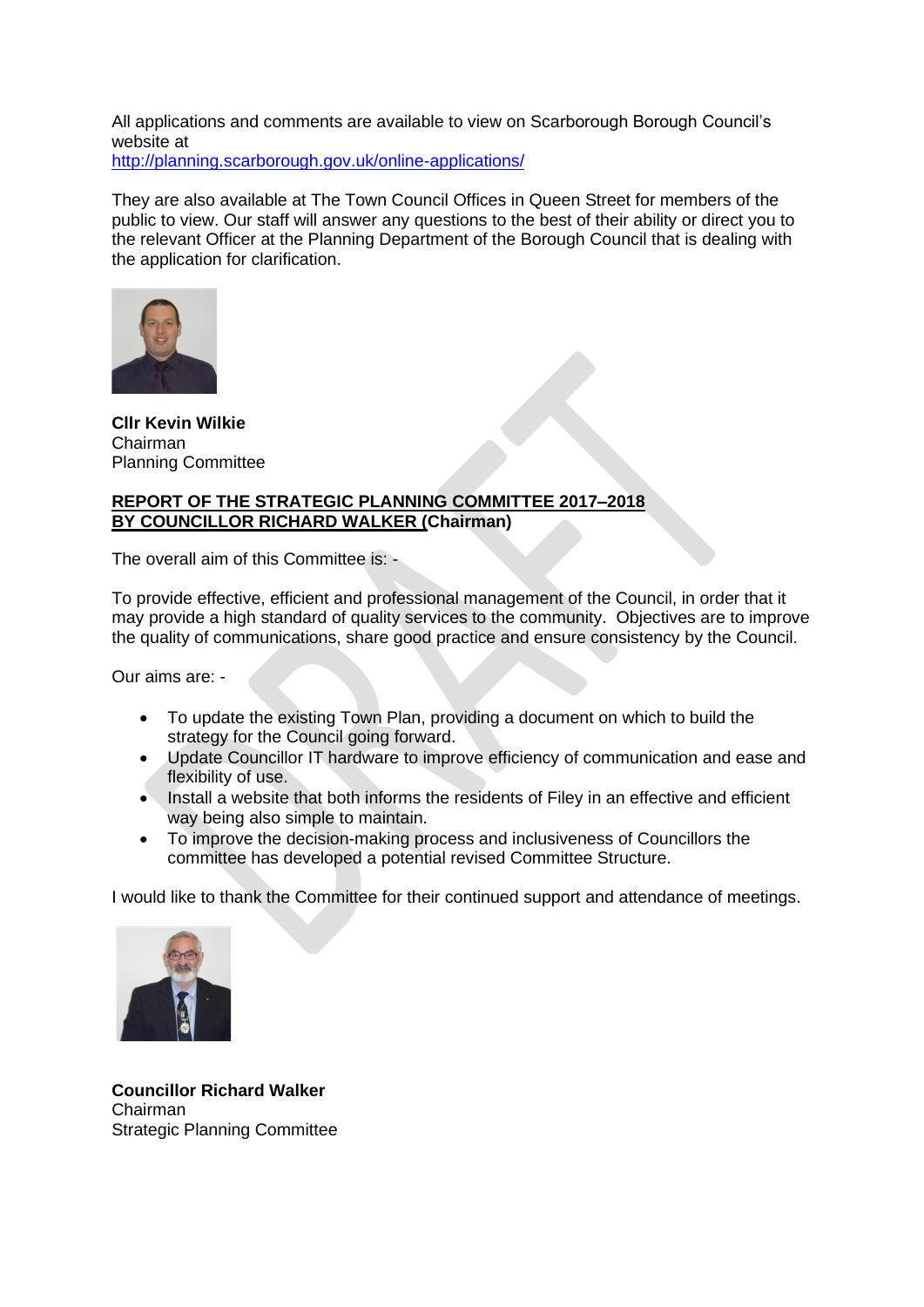# **REPORT OF THE PROPERTY COMMITTEE 2018–2019 BY COUNCILLOR MARILYN ANTHONY (Chair)**

The Property Committee has had a challenging year with difficult decisions having to be made on some contentious issues. I would like to thank those Councillors who have attended regularly to ensure the Committee was able to carry out the duties to a high standard.

I would also like to thank Mr. Graham Wilkinson for the sterling work he did as the Council's Health and Safety Advisor. We were very sorry to hear of his resignation.

The committee has taken on extra responsibility for Wi-Fi and IT and has completed an update to the Council Wi-Fi provision and is actively looking at a new Council website and a social media page.

A new Health and Safety Agency (ELAS) has been appointed and will be visiting all sites to ensure that procedures are being adhered to. Their first visit will be on the 30<sup>th</sup> April. We look forward to working with them.

# **Parish Wood**

A visit has been made to Parish Wood with a representative from FBOG. The committee were pleased with the efforts made by FBOG to keep the Wood a pleasant place to walk but also allow for wildlife to flourish. Only 2 minor issues were reported. It is hoped that visitors and dog walkers will adhere to the conditions specified on the notice boards so there is little disturbance to the environment.

#### **The Lawns Cemetery**

The Lawns Cemetery is managed on behalf of Scarborough Borough Council. Work is contracted to Advanced Trees and Gardens who are currently on a 3-year contract ending in March 2021 and are keeping the Cemetery in excellent condition. Extra drainage that has been installed appears to be working as no flooding has been reported this year.

Plans are in place to replace the railings around The Lawns as, unfortunately, they are corroded beyond repair, but will be as near to the original design as possible.

Special thanks must go to our now retired Deputy Town Clerk, Mrs Maureen Prentice who has attended every internment possible.

In 2018 The Lawns were entered for the first time into the Yorkshire in Bloom Competition, gaining a Silver Gilt.

#### **Filey Museum**

The building is owned by Filey Town Council, but the Museum, which is recognized as an excellent and informative visit, is run by enthusiastic and knowledgeable volunteers. The building exterior was repainted in 2018. We wish them continued success for the new season. The Museum will open at Easter and the Trustees are looking for volunteers to help run the museum, with training being provided.

#### **Queen Street Gardens**

The work done on the flooding in the gardens appears to have worked as the area has dried out considerably. The Property Committee obtained a quote on further work to build a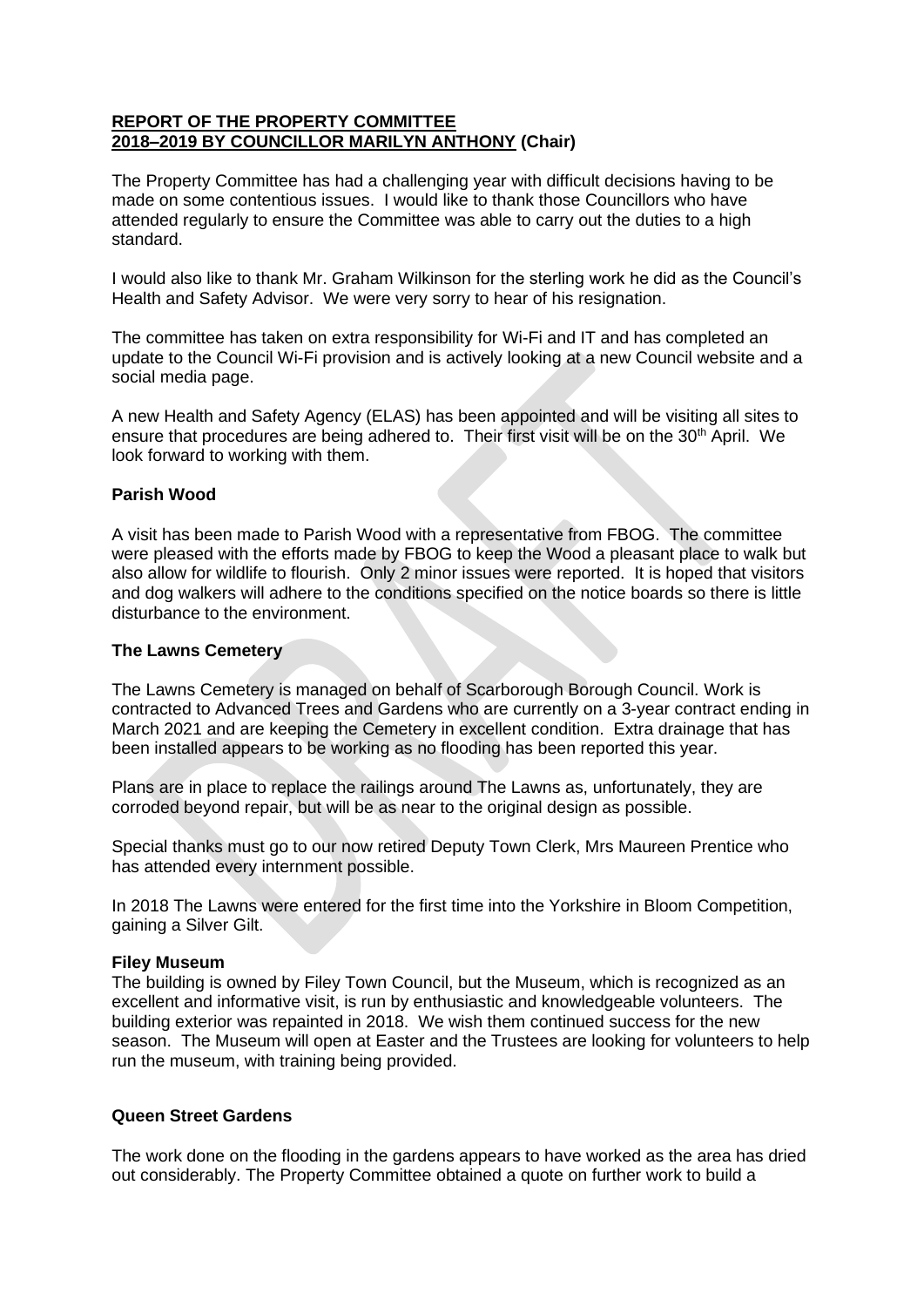retaining wall and then referred further discussion on the future of the Gardens back to full Council. After a Special meeting its Councillors voted to sell Queen Street Gardens and follow advice by Health & Safety to fence it off. It will remain closed to the public. The Council have recently voted to put the Gardens up for sale, but discussions are ongoing to find a solution that would suit both the Council and residents who wish to save the Gardens.

## **Public and Commemorative Seating**

There are over 400 commemorative seats in the town and work is regularly being done to ensure they are kept in good condition by contractors. More are to be purchased in the new financial year to meet the backlog of requests. Seating fees and charges have not been increased in 2018-19.

## **Council Offices**

The much-needed replacement of the Council Chamber furniture was considered, and it was decided to refurbish the existing tables and chairs rather than purchase new items. Work has been agreed to improve the windows on the building and keep it safely maintained.

## **Filey Allotments and Garden Association**

The allotments are leased from the Council by the allotment association who rent out allotments and ensure they are kept up to a high standard. We thank the association for their high standard of management.



**Cllr Marilyn Anthony Chair** Property Committee

# **REPORT OF THE TOWN COUNCILS STAFFING COMMITTEE 2018-2019 BY COUNCILLOR SUSAN BOSOMWORTH (Chairman)**

I report once again to the Annual Parish Meeting, that the Staffing Committee has undergone an extensive shortlisting and interviewing process to appoint a new Clerk and RFO. Resulting from the resignation of Mr. Tom Clay, who was recruited to Clerk another Council, the committee recommended to the Council that Mr. David Liddle be appointed to the post. Having had recent experience of the process, the Committee carried out their duty with a professional attitude and my thanks go to them for their input into the smooth running of the interviews. I am pleased to say Mr. Liddle has settled into the post and is well on the way to completing CILCA qualifications.

It was with sadness that the Committee received a letter from Mrs. Maureen Prentice stating her wish to retire. Maureen has been a staff member for 25 years acting as Deputy Town Clerk and Mayoral Secretary. Her knowledge of planning rules is a great asset to the Planning Committee. Maureen also oversees the burials at the Lawns Cemetery, liaising with all the relevant bodies to ensure all aspects of services are carried out correctly. I personally would like to thank Maureen for all her help and support throughout my time on the Council, particularly in the years I served as Deputy Mayor/Mayor, I wish you a long and well-deserved retirement.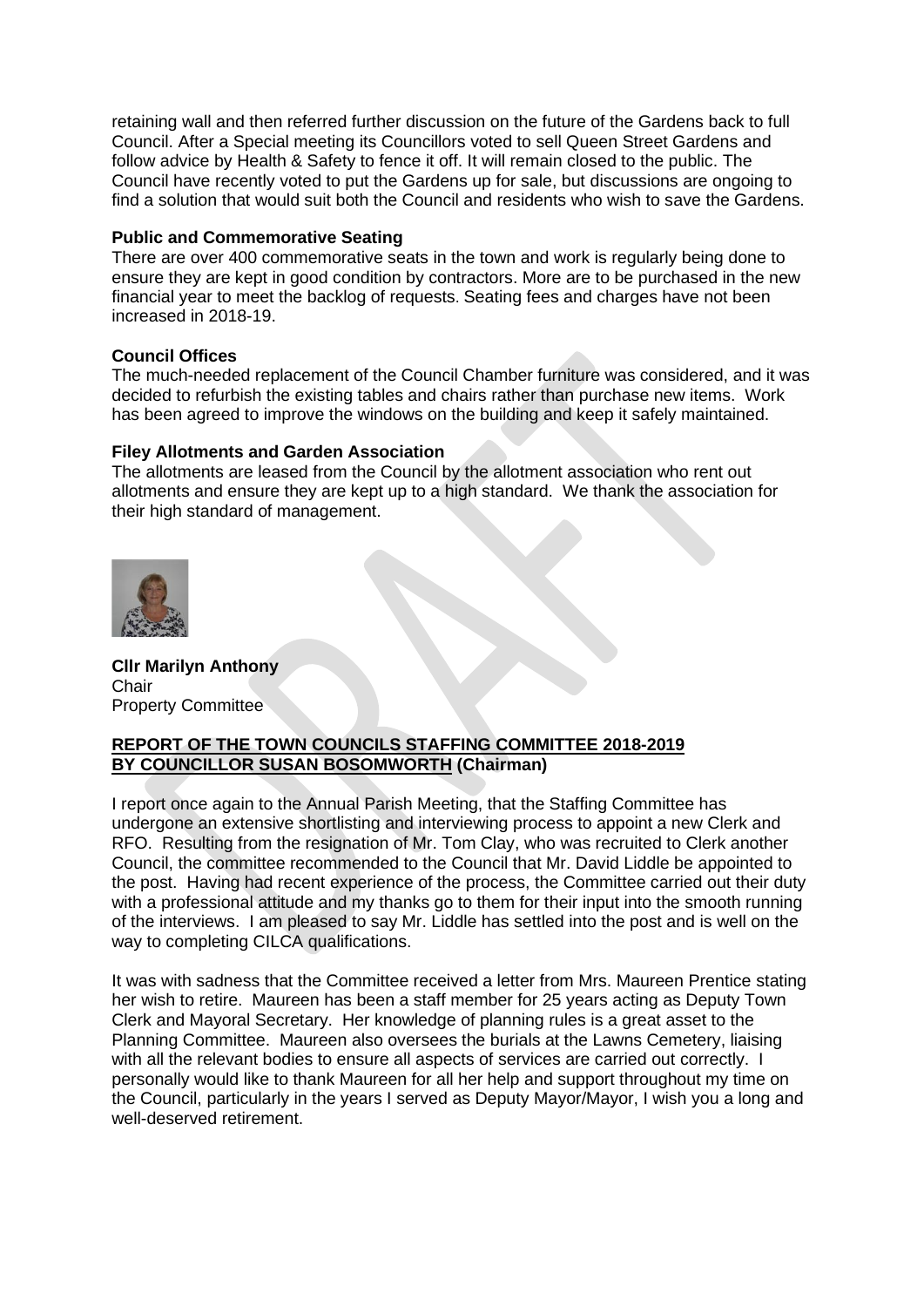As a result, the Committee went through the recruitment process to appoint a replacement member of staff who will share Assistant Town Clerk duties with Mrs. Sharon Pogson. We welcome Mrs. Audrey Adnitt to the staff who has quickly settled into the role.

Staff appraisals for Mr. Liddle and Mrs. Pogson have been completed successfully and there are no issues arising other than the continuing professional development programme.

Once again, the staff continue to provide an exemplary service to the public answering many queries traditionally answered by the former Tourist Information Centre. This is in addition to their duties to the Council and as such an impact on time management which is an area the committee has under review.

As chair of the Staffing Committee I thank my fellow committee members for their support and the Council staff for the dedicated service they provide to the Council and community alike.



**Councillor Susan Bosomworth Chair** Staffing Committee

### **REPORT OF THE EVENTS &LIGHTING COMMITTEE 2018–2019 BY COUNCILLOR MARION WRIGHT (Chair)**

The events that took place in Filey during the year were well attended and received well. This can also be said for the Christmas Lighting and the new Bunting and Catenary Lighting which were installed throughout the Town Centre where possible of which we are very proud

. The events which took place included: -

- Yorkshire Day which was well attended by residents and visitors alike who enjoyed the celebrations of our glorious county.
- 100 years since the end of World War One was commemorated by the installation of a statue which was dedicated in an excellent event. Where all the schools of Filey sang songs that depict the events with the dedication being undertaken by Rev. Wilma Horton, this event again brought a substantial crowd to Memorial gardens.

The new Christmas lights overall were a success although not without the necessity to enhance the lighting on the "Roundabout" trees at short notice, this being assisted by a generous donation from a member of the public. The Bunting is to be re-installed with new Bunting being purchased to replace the previously damaged set.



Cllr. Marion Wright Events and Lighting Committee (Chair)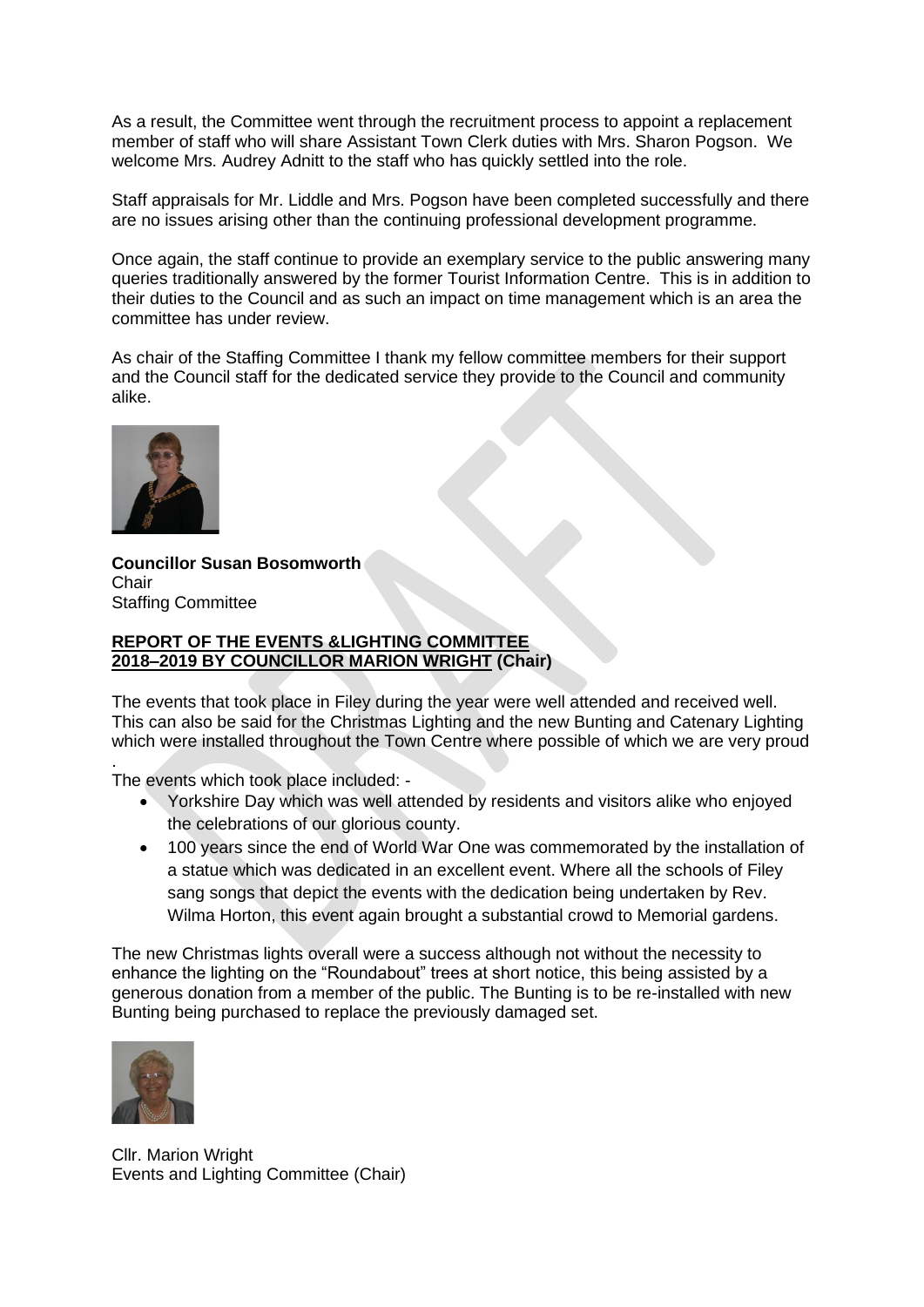# **REPORT OF THE FILEY TOWN GUIDE & MAP 2018-2019 BY COUNCILLOR KEVIN WILKIE (Chairman)**

The Town Guide & Map Committee is made up of a mixture of councilors and volunteer members of the public who give up their time and work tirelessly together to produce the Town Guide one year then the Town Map the next.

During 2018 the committee have continued the great work they have done on our current and previous Town Guide which run for 2018/19 and we are currently starting to formulate the Town Guide for 2020/21 and we are always looking for any members of the public who would like to submit an editorial to be considered in the next Town Guide.

There are some excellent and interesting local articles in the current Guide which cover among other things the Life of the Muston Windmill, Filey Rotary, Filey Dams, Filey Sailing Club, Being the Town Crier, Filey Bay Today and a piece about a local sculptor Shaun Gagg there are also some superb photographs from our very talented local photographers which we are so lucky to have and very grateful for them allowing us to use their work. There is also useful information about local services and annual events.

The Committee would like to thank all those that were kind enough to submit poems, information of local events and photographs for inclusion in the Town Guide the guide would not be as popular as it is without them. We would also like to thank the local businesses old and new that give us their support and took out advertisements that make the guide such a success and self-funding with 10,000 copies being printed and distributed.

In 2018 the committee have worked hard to update the Town Map and Tide Timetable which proves to be very popular with residents and visitors with some 40,000 copies being printed and distributed, again we would like to thank the businesses old and new that support the Town Map which is a self-funded publication as is the Town Guide.

As the current Chairman of the Town Guide and Map Committee I would like to say a big thank you for all the hard work, commitment and dedication that the members of this committee put in on a purely voluntary basis. Thanks, should also go to the Town Guide Clerk, Sharon Pogson.

We would welcome anyone who would like to join the Group in any way they can in any capacity. Meetings are usually on a Tuesday evening and last approximately an hour. If you would like to join us, then please contact the Council Officers for more information.



**Cllr Kevin Wilkie** Chairman Town Guide & Map Committee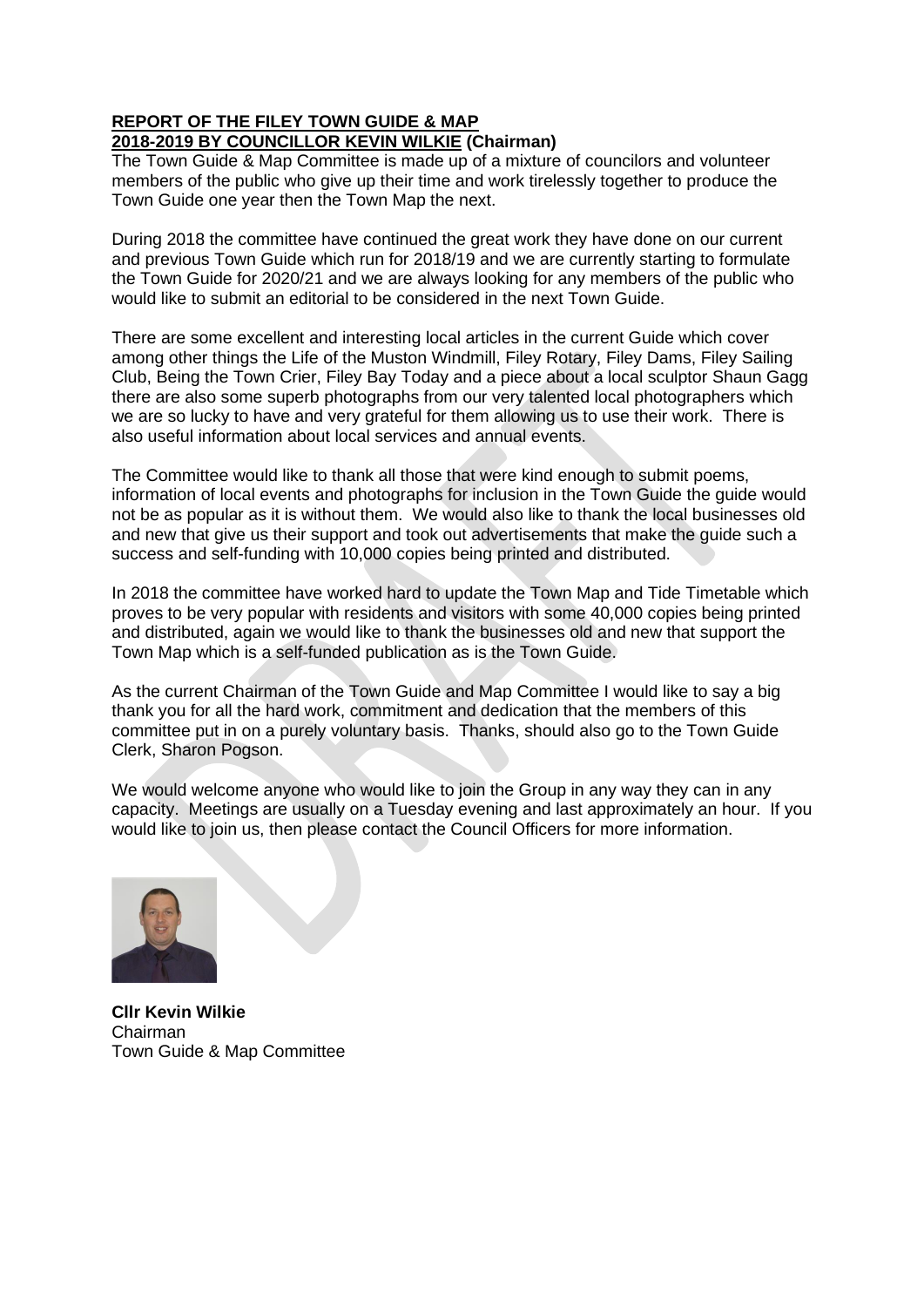# **REPORT FROM BOROUGH COUNCILLORS**

Borough Councillors Cockerill and Cross attended the meeting but were unable to provide a report as they were currently in the Purdah period prior to the forthcoming Borough Council elections taking place on the 2<sup>nd</sup> May 2019.

Councillor Cockerill answered questions from members of the public regarding the Filey Flood Alleviation Scheme, Section 106 money and the future of public toilet provision in Filey.

# **REPORT FROM COUNTY COUNCILLOR**

County Councillor Helen Swiers began her report with some of NYCC's strengths. The Council Tax had been kept as low as possible, whilst reducing our spending power by 40% playing our part in rebalancing the Country's books. The number of properties owned by NYCC had reduced, getting rid of old and inefficient buildings, and the workforce had reduced with very few compulsory redundancies. Contracts had been altered to allow the Council to deal more with local businesses and we have started our own companies selling to other councils to help our budgets go further.

Investment continued in big things, our roads, where we were spending more than ever before on maintaining the largest network of roads in England.

In Filey we recently had a walkabout with Town Councillors, the Clerk and Andrew Santon from Highways, I believe this was a very useful exercise. The County was replacing old streetlights with modern, less carbon producing LED lights. They were also increasing the roll out of high-speed broadband, now available in over 90% of premises and growing.

More Extra Care Facilities to look after our growing population of older people were being provided, in Filey a scheme to provide 28 affordable rental units, designed specifically to support people living with dementia and/or other complex needs was proposed, along with 42 shared ownership units (14 one bed and 28 two bed) . Housing and Care 21 would manage the schemes operation and delivery including the provision of a background care and support service and availability of a planned care service. Also, there was potential for intermediate care/short stay apartments within the scheme. The development would provide excellent housing with care offers and enable people to remain independent, living in their own property within the community for generations to come.

The future of Silver Birches would be determined, if it was decided that the Elderly Person's Home was to be replaced by the Extra Care scheme at some point in the future.

We still invest in smaller things with our Stronger Communities Programme, helping people to help themselves, such as our community libraries which were going from strength to strength. Also, with our Locality Budget, in the past year St. John's, Filey Lions, the Sea Cadets and Filey's Return of the Dragon had all benefited. After all the hard work people put in it was heartbreaking the weather spoilt the Dragon's day. In addition, Filey in Bloom had received £5000 from the Environmental Budget to return the Wishing Well to its former splendor.

Our new energy from the waste plant at Allerton in partnership with Amey Caspa, was now working efficiently and effectively getting rid of North Yorkshire's rubbish without landfill.

Our school's education attainment was still 'top of the class', and Ofsted had judged our Children's Services as outstanding, the only such judgement in the Country.